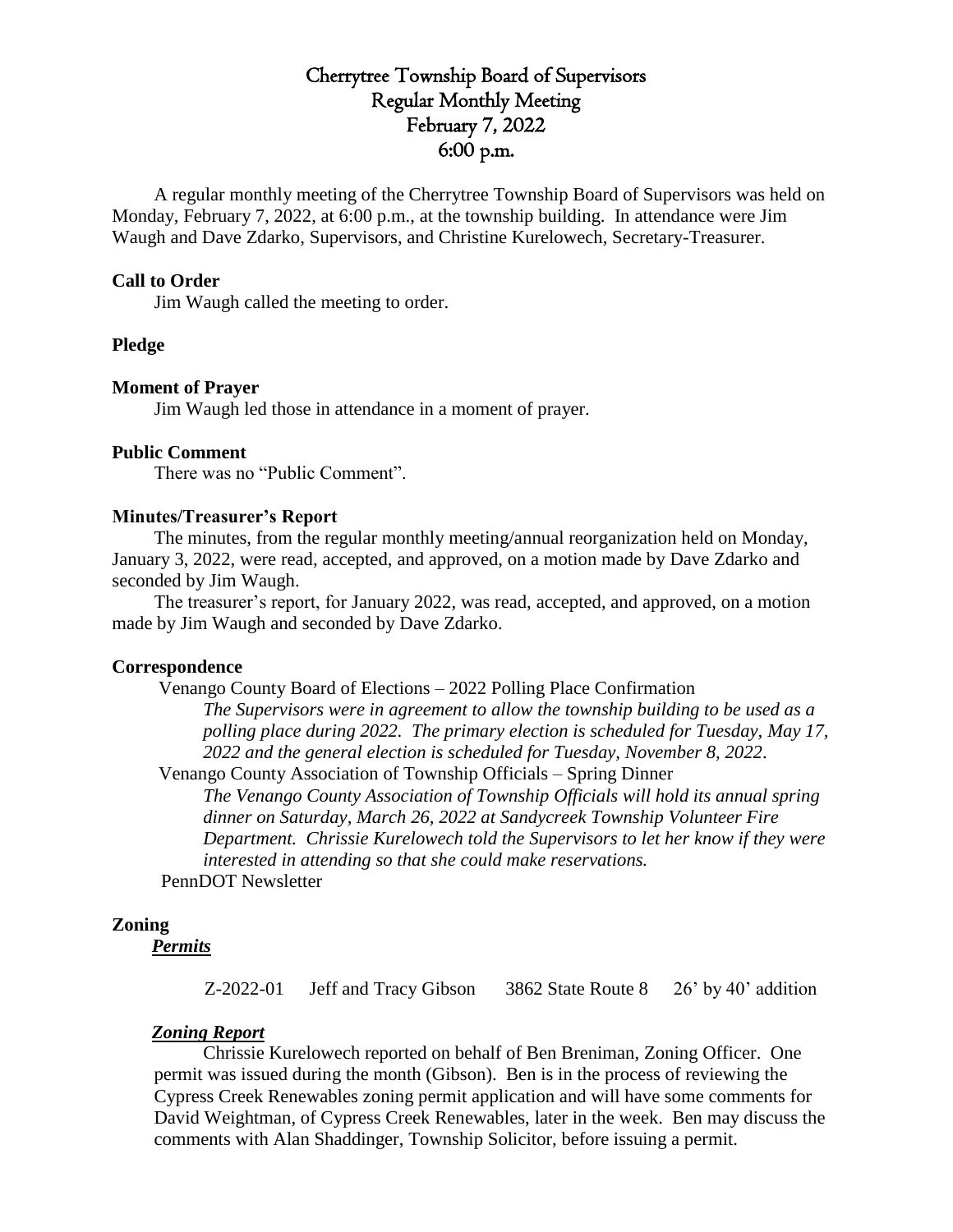## **Administrative Action**

## *Resolution #22-41 – Destroy Records Listed – Tax Collector - 2011*

On a motion made by Jim Waugh and seconded by Dave Zdarko, the Supervisors voted to adopt Resolution #22-41 to allow the township secretary to destroy the tax collector's records from 2011. According to the Pennsylvania Municipal Records Manual, the township is not required to keep tax collector records dating back to 2011.

# **Committee Reports**

### *VFD*

Tom Huffman, acting VFD Fire Chief, reported that there were 13 calls since the last meeting. Of the 13 calls, 2 were in Crawford County and 11 were in Venango County. Of the calls in Crawford County, 1 was a building fire and 1 was dispatched and canceled. Of the calls in Venango County, 1 was a chimney fire, 6 were EMS, 1 was an MVA with injuries, 1 was a search for a person on land, 1 was a gas leak, and 1 was dispatched and canceled.

The shoots will begin on Tuesday, February 22, 2022 and will continue to be held every Tuesday evening through Tuesday, April 12, 2022.

Discussion was held on the possibility of the township transferring part of its property to the VFD for a pavilion and a new building to be built sometime in the future. Tom Huffman said that the VFD will look at pricing for a 30 ft. by 100 ft. pavilion at its meeting scheduled for February 14, 2022. The VFD would like to have the pavilion completed in time for the gun raffle in June of 2022, but would like guidance from the township because the VFD does not want to move forward if the township is not on board with transferring the property over to the VFD. Jim Waugh said that he is waiting on the surveyor and that the VFD needs protection unless the property is actually transferred into the VFD's name. He said he would contact Alan Shaddinger, Township Solicitor, to see if an agreement could be made between the township and the VFD and noted that Alan Shaddinger told him in the past that a 99-year lease would not be a good idea. Tim McGrath suggested an agreement where, if the township moves the VFD out, the township would be required to reimburse the VFD for the money that the VFD has invested into the property (structures). No decision was made.

#### *Road*

Lew Staub, Roadmaster, reported that the road crew checked the roads twice, put antiskid down 7 times, plowed and put antiskid down 14 times, put antiskid down for ice 3 times, and fixed a spot on Pioneer Road.

As for equipment, the road crew put a wing on the 2002 International, obtained air tanks for the 2002 International, and put a new main hydraulic line on the 2002 International. Both right rear tires fell off the 2014 Dodge and the truck was towed to Shambaugh's garage.

#### **Old Business**

## *Scheduled Bid Opening – Lamey Road Culvert #1 and Breedtown Road Culvert #3*

Chrissie Kurelowech reported that the bid openings for the Lamey Road Culvert #1 and Breedtown Road Culvert #3 projects will be held on Thursday, March 3, 2022, at 10:00 a.m. and 10:30 a.m. respectively, at the township building. The bids will be considered by the Board of Supervisors at its regular monthly meeting scheduled for Monday, March 7, 2022.